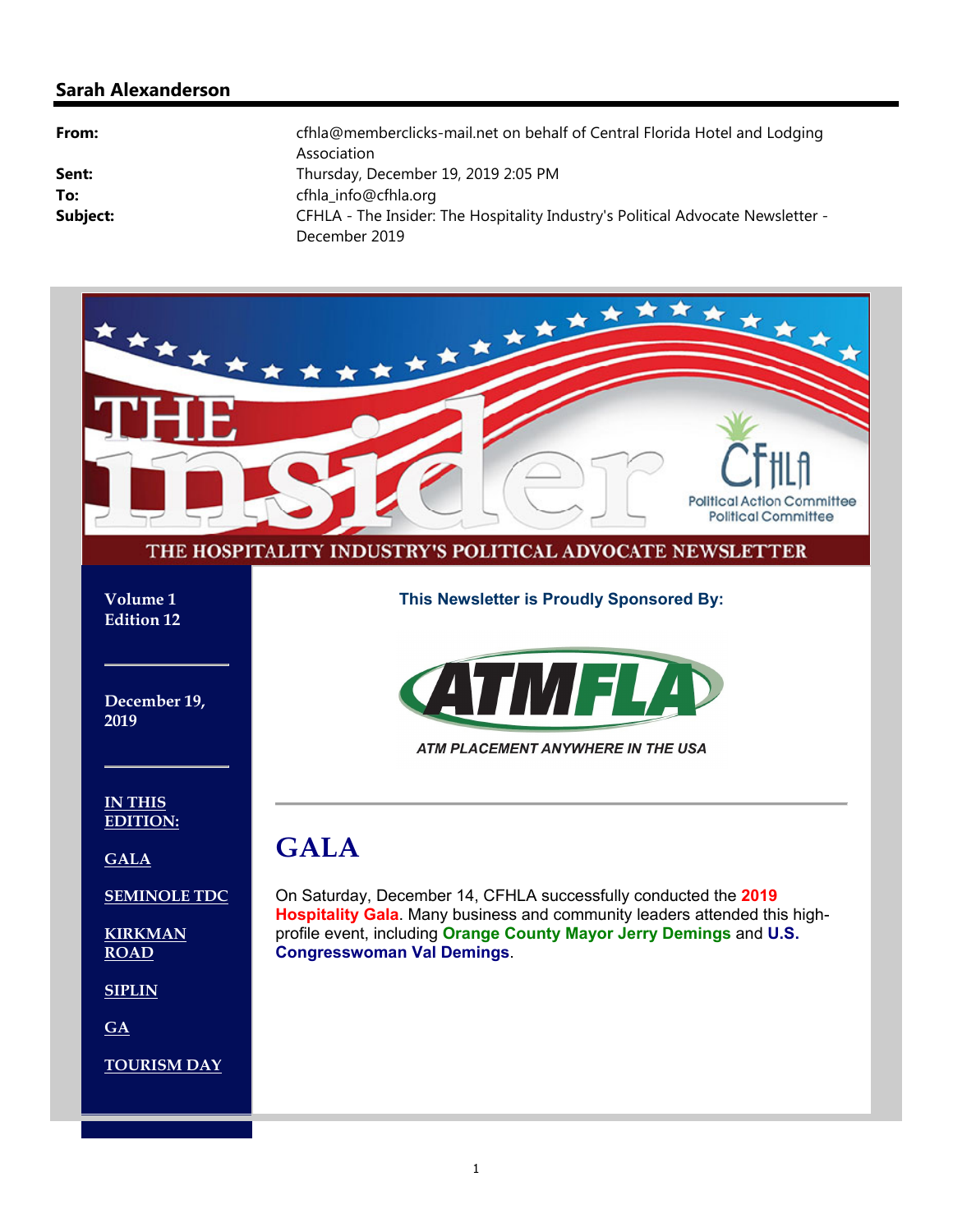### **LINKS**

### **LINKS OF INTEREST**

**Florida Governor Ron DeSantis**

**State of Florida Senate**

**State of Florida House of Representatives**

**Orange County**

**Osceola County**

**Seminole County**

**City of Orlando**

**City of Kissimmee**

**City of Sanford**



CFHLA Board Chair Jesse Martinez, General Manager of The Alfond Inn at Rollins; U.S. Congresswoman Val Demings, Florida's 10th Congressional District; Orange County Mayor Jerry Demings; and CFHLA Board Vice Chair Brian Comes, Area Vice President of the Hyatt Regency Orlando

## **SEMINOLE TDC**

CFHLA would like to congratulate

## **Jamie Ross**

**General Manager of the Residence Inn Orlando Lake Mary**

and

## **Rick Donohue**

**General Manager of Embassy Suites Orlando North** for their appointment to the **Seminole County Tourist Development Council for 2020.**

# **KIRKMAN ROAD**

On Tuesday, December 17, the **Board of Orange County Commissioners** voted to approve the long-anticipated **Kirkman Road Extension** plan to enhance transportation around the **I-Drive Tourism Corridor**.

This project will help **boost economic development** in the region by **creating jobs** and **supporting our local and major businesses** throughout the area. The expansion of Kirkman Road will also **alleviate major traffic congestion** for our residents, professionals, students, and visitors.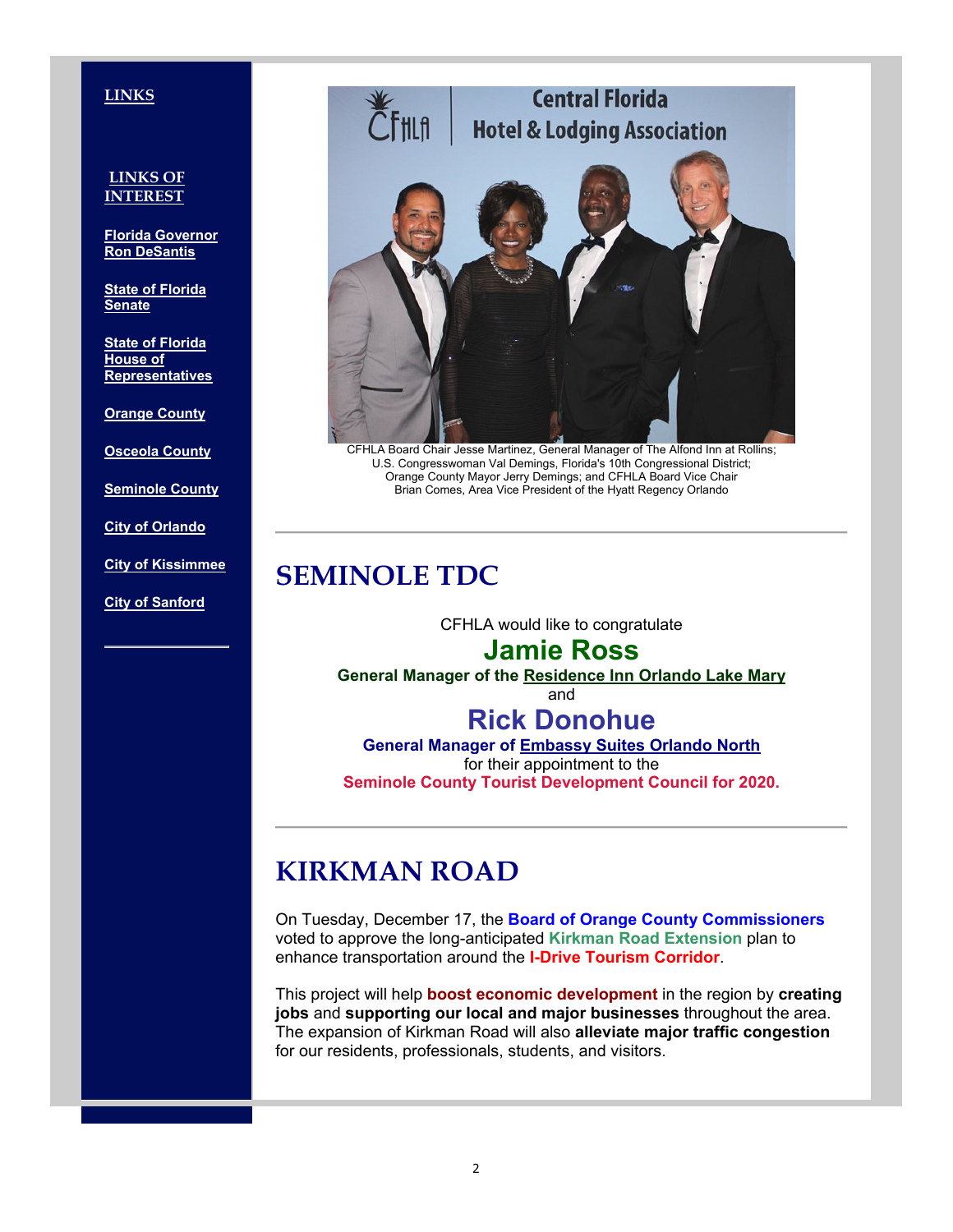# **SIPLIN**

### The **Governmental Affairs Committee** met with **Orange County**

**Commissioner Victoria Siplin** and discussed the affordable housing crisis and regional transportation initiatives. The Committee appreciated Commissioner Siplin's honest and thoughtful conversation relating to protecting Orange County's thriving economy while also supporting our community members in need.

Thank you, **Justin Vermuth** and **ARDA** for hosting the December Governmental Affairs Committee at the **Citrus Club**!



CFHLA Board Member and Governmental Affairs Committee Member Jay Leonard, General Manager of the Wyndham / Wyndham Garden Lake Buena Vista Disney Springs Resort Area; CFHLA Board Chair and Governmental Affairs Committee Member Jesse Martinez, General Manager of The Alfond Inn at Rollins; Orange County Commissioner Victoria Siplin, District 6; and CFHLA Governmental Affairs Committee Chair Jon McGavin, Area General Manager of Grande Lakes Orlando

# **GA**

The CFHLA Executive Committee recently appointed the new **2020 CFHLA Governmental Affairs Committee**. These members will serve on a one-year term and will guide CFHLA legislative priorities for the year. Please welcome the following members:

> **JON MCGAVIN, CHAIRMAN** GRANDE LAKES ORLANDO

**DUANE WINJUM, VICE-CHAIRMAN** MELIÃ ORLANDO SUITE HOTEL AT CELEBRATION

> **BARB BOWDEN** LOEWS HOTELS & RESORTS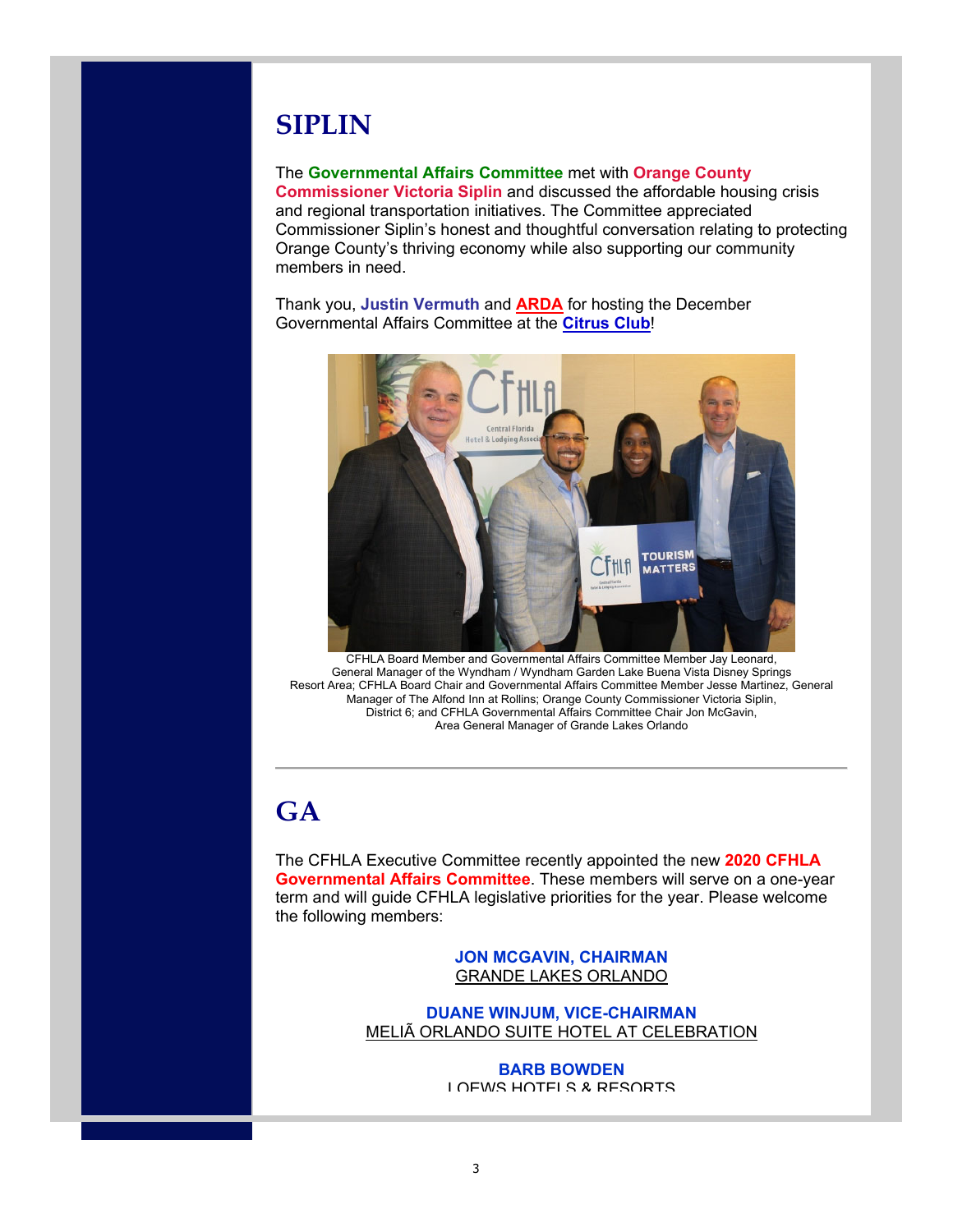**JACKIE BOZZUTO** LOWNDES

**MICHELLE BRADY-PALMER** SEAWORLD PARKS & RESORTS

**BRIAN COMES** HYATT REGENCY ORLANDO

> **RUTHANN DILAURI** MINUTEMAN PRESS

**MAUREEN HAGGERTY** SPINOUT GUEST LAUNDRIES, INC.

> **STEVEN JAMIESON** THE MALL AT MILLENIA

**RACHAEL KOBB / MICHELLE STRENTH** ORLANDO HEALTH

**JOHN LAMONT** THE FLORIDA HOTEL & CONFERENCE CENTER

**JAY LEONARD** WYNDHAM LAKE BUENA VISTA RESORT DISNEY SPRINGS RESORT AREA

**MIKE MAGNELLI** LAS PALMERAS BY HILTON GRAND VACATIONS

**MARCO MANZIE** PARAMOUNT HOSPITALITY MANAGEMENT

> **JESSE MARTINEZ** THE ALFOND INN AT ROLLINS

**JOHN MCREYNOLDS / MELANIE BECKER** UNIVERSAL ORLANDO RESORT

> **CHRIS MUELLER** HILTON ORLANDO

**CEDRIC PAS** FLORIDAYS RESORT ORLANDO (Vacation Ownership Representative)

**MARK POLITTE** DOUBLETREE BY HILTON AT THE ENTRANCE TO UNIVERSAL ORLANDO

**FRED SAWYERS**  WALT DISNEY WORLD SWAN AND DOLPHIN RESORT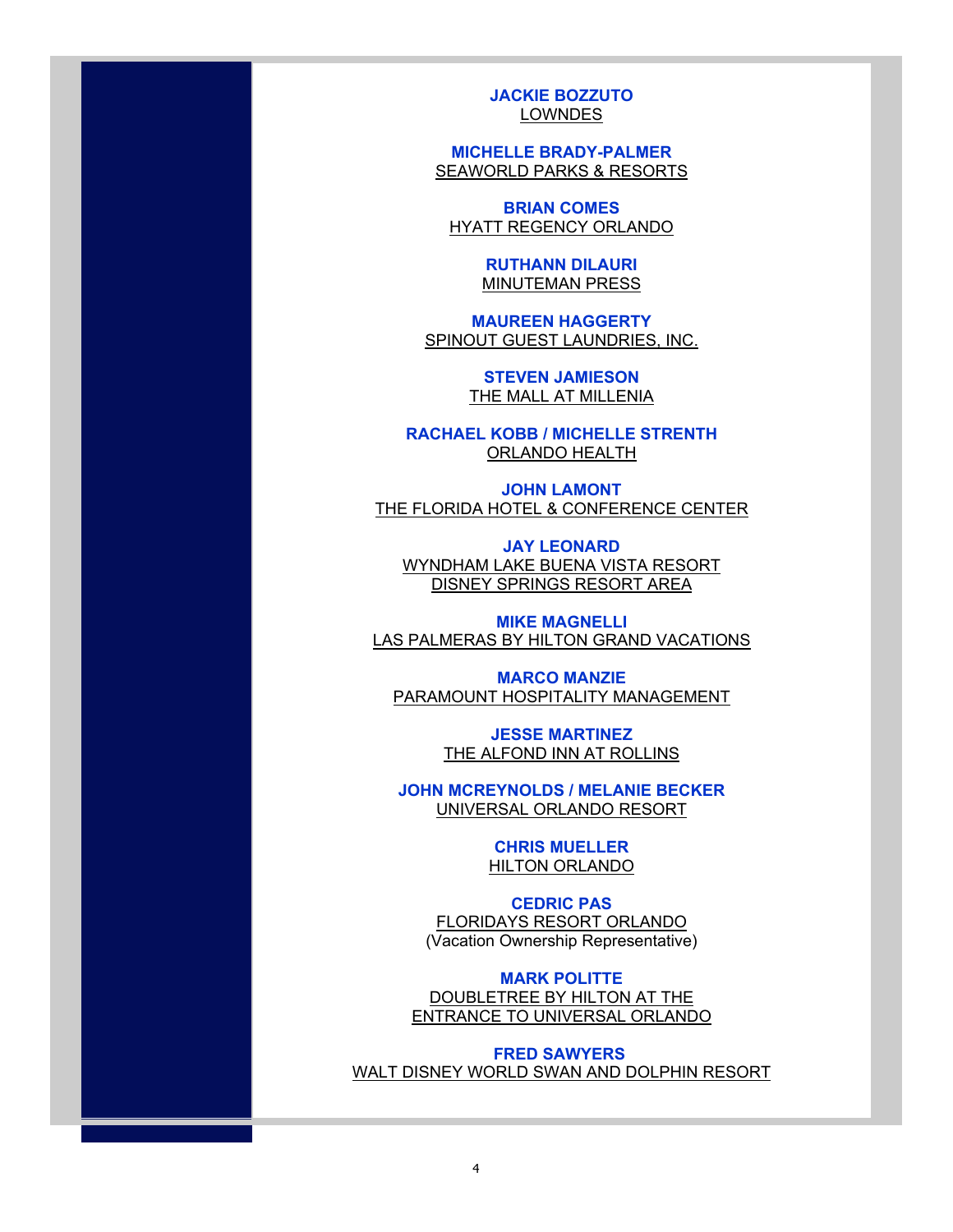WALT DISNEY WORLD COMPANY

**BRUCE SKWARLO** ORLANDO MARRIOTT LAKE MARY

> **JEFF SWIRSKY** AD1 GLOBAL

### **BETH THIBODAUX / REBEKAH HURD** ADVENTHEALTH ORLANDO

**JUSTIN VERMUTH** AMERICAN RESORT DEVELOPMENT ASSOCIATION

### **BRIAN WONG CELEBRATION SUITES HOTEL**

# **TOURISM DAY**

Save the date! **Wednesday, January 22, 2020** CFHLA will be making the Association's annual trip to Tallahassee for **"Florida Tourism Day"** at the State Capitol.

Each year, over **30 CFHLA Lodging and Allied Members** spend a full day meeting with **State Representatives** and **State Senators** to advance the Association's **Legislative Priorities**, primarily focusing on supporting:

### **- VISIT FLORIDA**

### **- Preserving the Tourist Development Tax**

CFHLA thanks **Mears Transportation Group** for providing Luxury Bus Transportation Service for the CFHLA Delegation.

If you are interested in attending this meaningful **Tourism Advocacy Day** with CFHLA, please contact **CFHLA Public Policy Director, Rico Pasamba** at publicpolicy@cfhla.org.

## **LINKS**

**Below please find news articles relating to the political interests of the Hospitality Industry:**

**Universal announces land donation for Orange Co. housing, transit** 

**Budget experts: Economic slowdown still in Florida's future as 2020 Session nears**